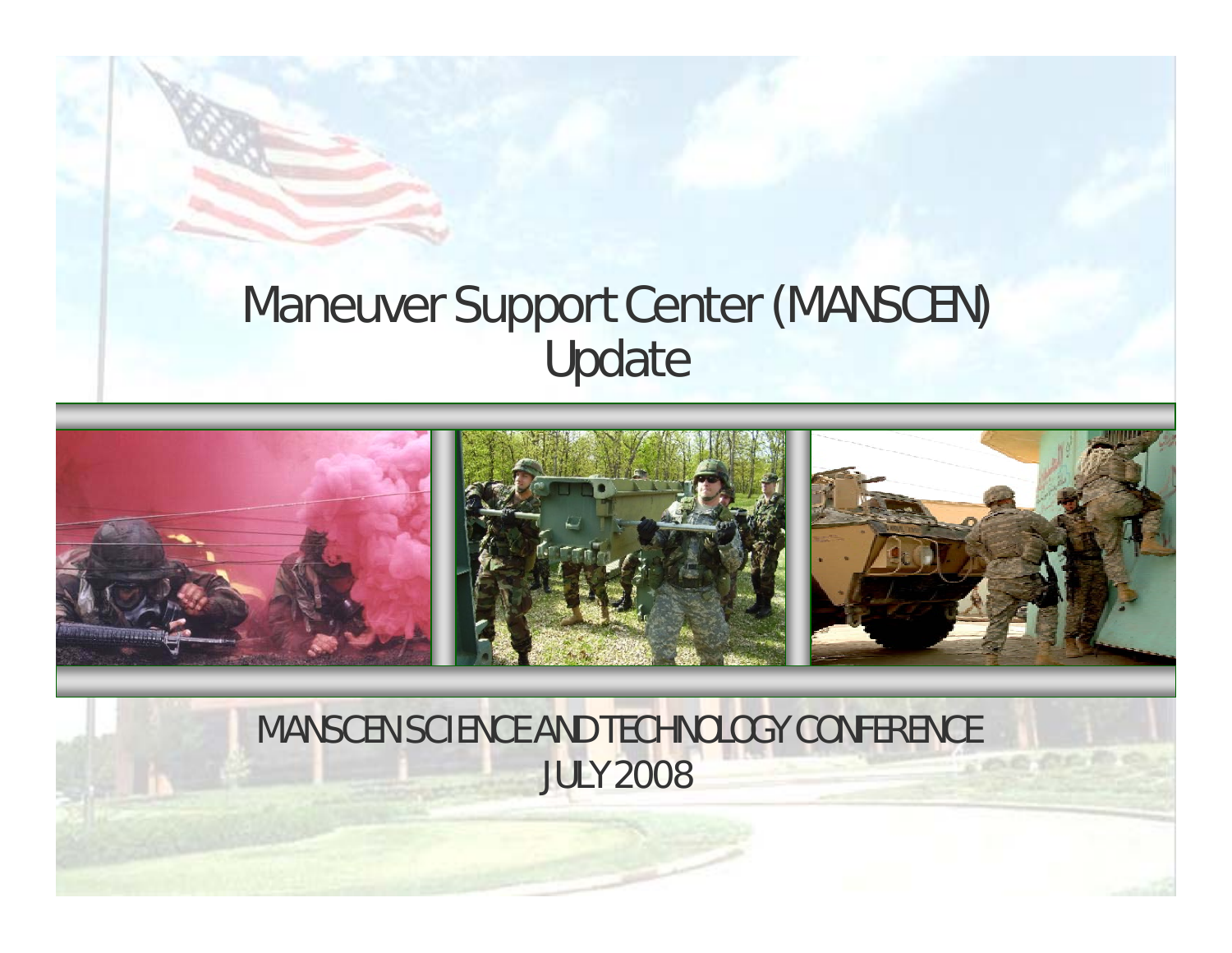



**The Maneuver Support Center, enabled by a world The Maneuver Support Center, enabled by a world The Maneuver Support Center, enabled by a world class garrison at Fort Leonard Wood, creates class garrison at Fort Leonard Wood, creates class garrison at Fort Leonard Wood, creates Warriors and develops Leaders and capabilities that**  $\vert$ **assure the mobility, freedom of action and assure the mobility, freedom of action and assure the mobility, freedom of action and protection of the forces they support. protection of the forces they support protection of the forces they support.**

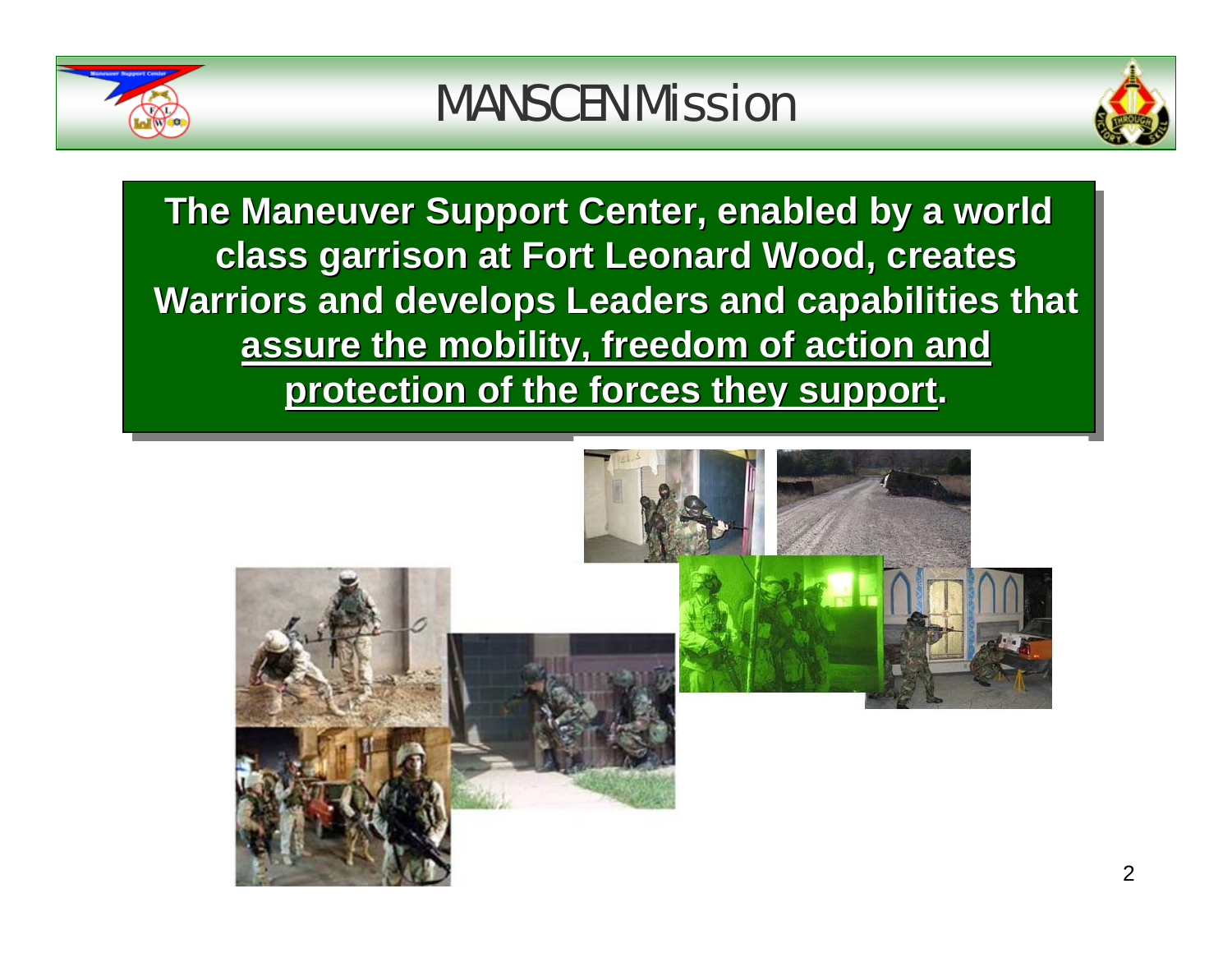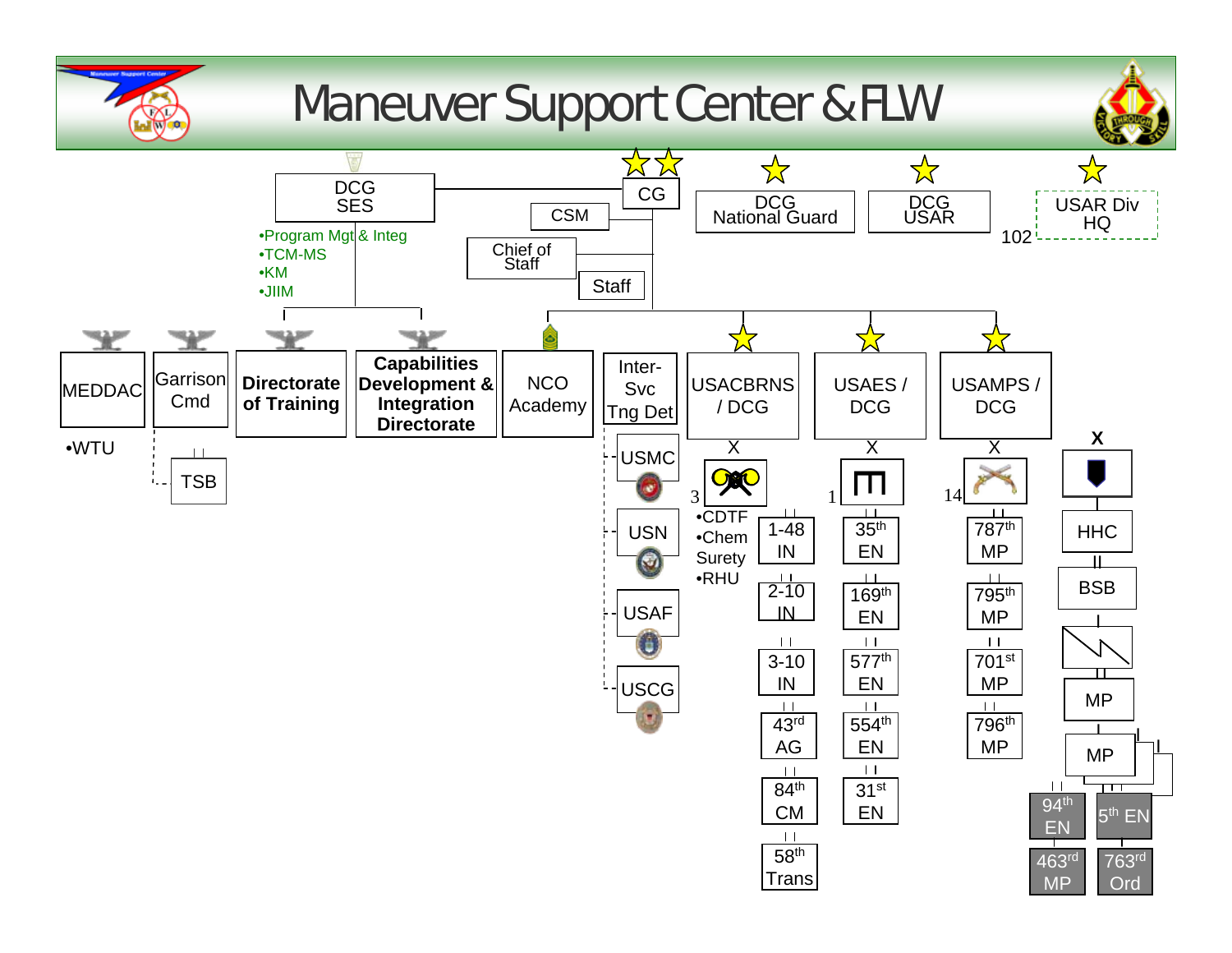

# Tasks & Priorities



#### **Glass Balls (METL)**

- $\blacksquare$ **Train**
- $\blacksquare$ Support
- $\blacksquare$ Transform
- $\blacksquare$ Take Care Of
- $\blacksquare$ Engage

#### **Specified Tasks**

- $\triangleright$ C2 MANSCEN/Oversee Garrison
- ¾ Transform MANSCEN and FLW into an integrated and value-added CoE
- $\blacktriangleright$  Assume proponency for
	- $\blacksquare$ BSTBs and MEB
	- $\blacksquare$ Protection WFF
	- $\mathbf{u}$ IED Defeat
	- $\blacksquare$ Consequence management
	- Combating WMD
	- П FCS UGVs

#### **Top Ten Capabilities Development Priorities**

- 1. Explosive/Toxic Hazard and CBRNE Defeat
- 2. Maneuver Support Concepts, Organizations and Systems
- 3. Protection
- 4. Consequence Management
- 5. Stability Operations, Infrastructure Development and Nation Assistance
- 6. Detainee Operations
- 7. Non-Lethal Capabilities
- 8. Joint Functional Capabilities
- 9. Geospatial
- 10. Future Mobility and Support Systems

4*Vision: World-Class in All We Do*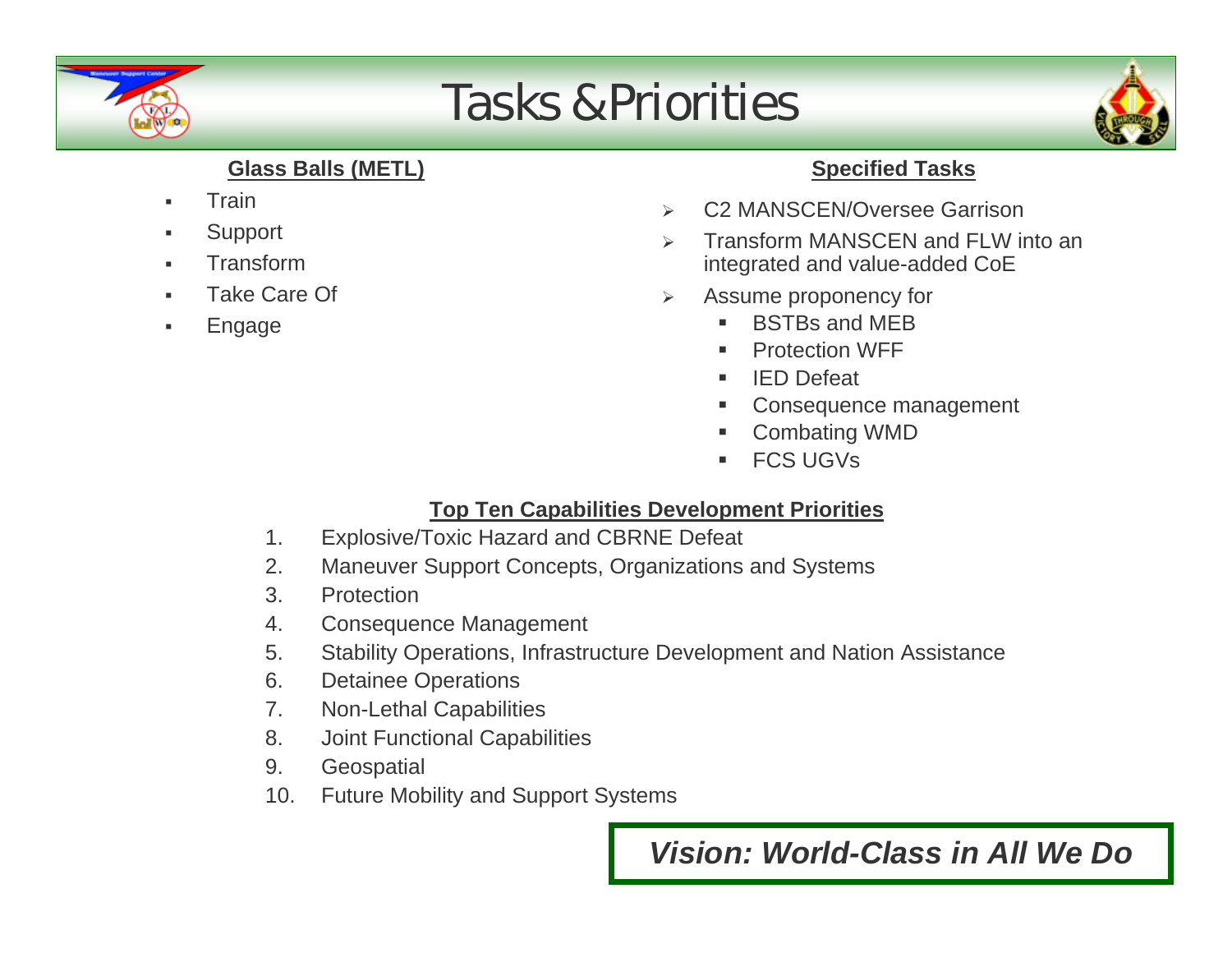



### Biometrics

### Non-lethal technologies

#### Protective Structures